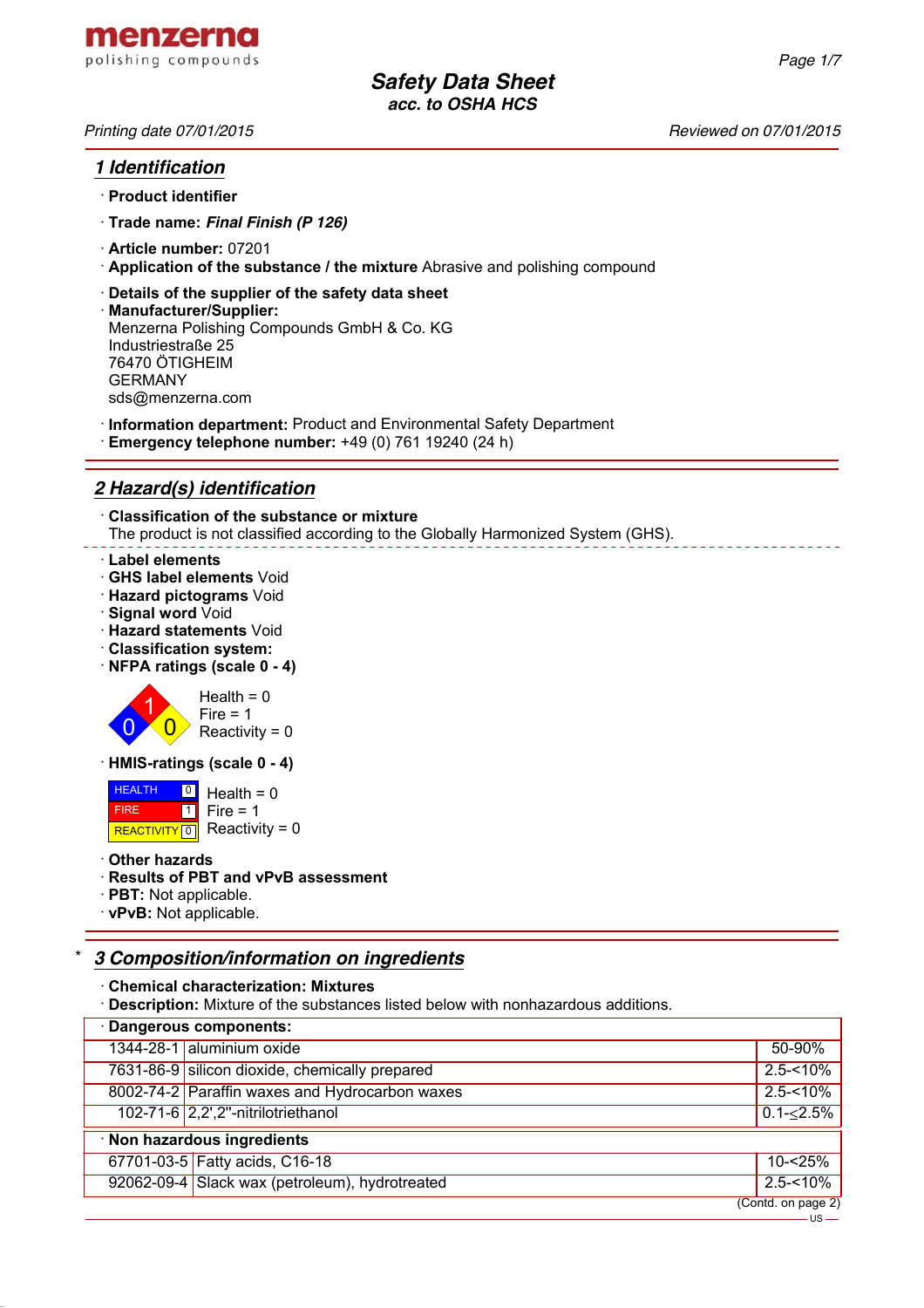menzerna

**Trade name:** *Final Finish (P 126)*

|                                          | (Contd. of page 1) |
|------------------------------------------|--------------------|
| 68439-49-6 Alcohols, C16-18, ethoxylated | $10.1 - 2.5\%$     |
| 1309-37-1 diiron trioxide                | $10.1 - 2.5\%$     |

## *4 First-aid measures*

- · **Description of first aid measures**
- · **General information:** No special measures required.
- · **After inhalation:** Supply fresh air; consult doctor in case of complaints.
- · **After skin contact:**

Immediately wash with water and soap and rinse thoroughly.

- If skin irritation continues, consult a doctor.
- · **After eye contact:**
- Rinse opened eye for several minutes under running water. If symptoms persist, consult a doctor.
- · **After swallowing:**
- If symptoms persist consult doctor.
- Rinse out mouth and then drink plenty of water.
- · **Information for doctor:**
- · **Most important symptoms and effects, both acute and delayed**
- No further relevant information available. · **Indication of any immediate medical attention and special treatment needed**
- Treat according to symptoms.

## *5 Fire-fighting measures*

- · **Extinguishing media**
- · **Suitable extinguishing agents:** Water spray, foam, dry powder or carbon dioxide.
- · **For safety reasons unsuitable extinguishing agents:** Water with full jet
- · **Special hazards arising from the substance or mixture** Nitrogen oxides (NOx)
- · **Advice for firefighters**
- · **Protective equipment:**
- Wear self-contained respiratory protective device.
- Wear fully protective suit.

## *6 Accidental release measures*

· **Personal precautions, protective equipment and emergency procedures**

Keep unnecessary personnel away. Ensure adequate ventilation. Use personal protection recommended in section 8.

- · **Environmental precautions:** Do not allow to enter sewers/ surface or ground water.
- · **Methods and material for containment and cleaning up:** Pick up mechanically.
- **Reference to other sections**
- See Section 7 for information on safe handling.
- See Section 8 for information on personal protection equipment.

See Section 13 for disposal information.

# *7 Handling and storage*

· **Handling:**

· **Precautions for safe handling** No special precautions are necessary if used correctly.

· **Information about protection against explosions and fires:** No special measures required.

(Contd. on page 3)  $\overline{\mathbf{1}}$ 

# polishing compounds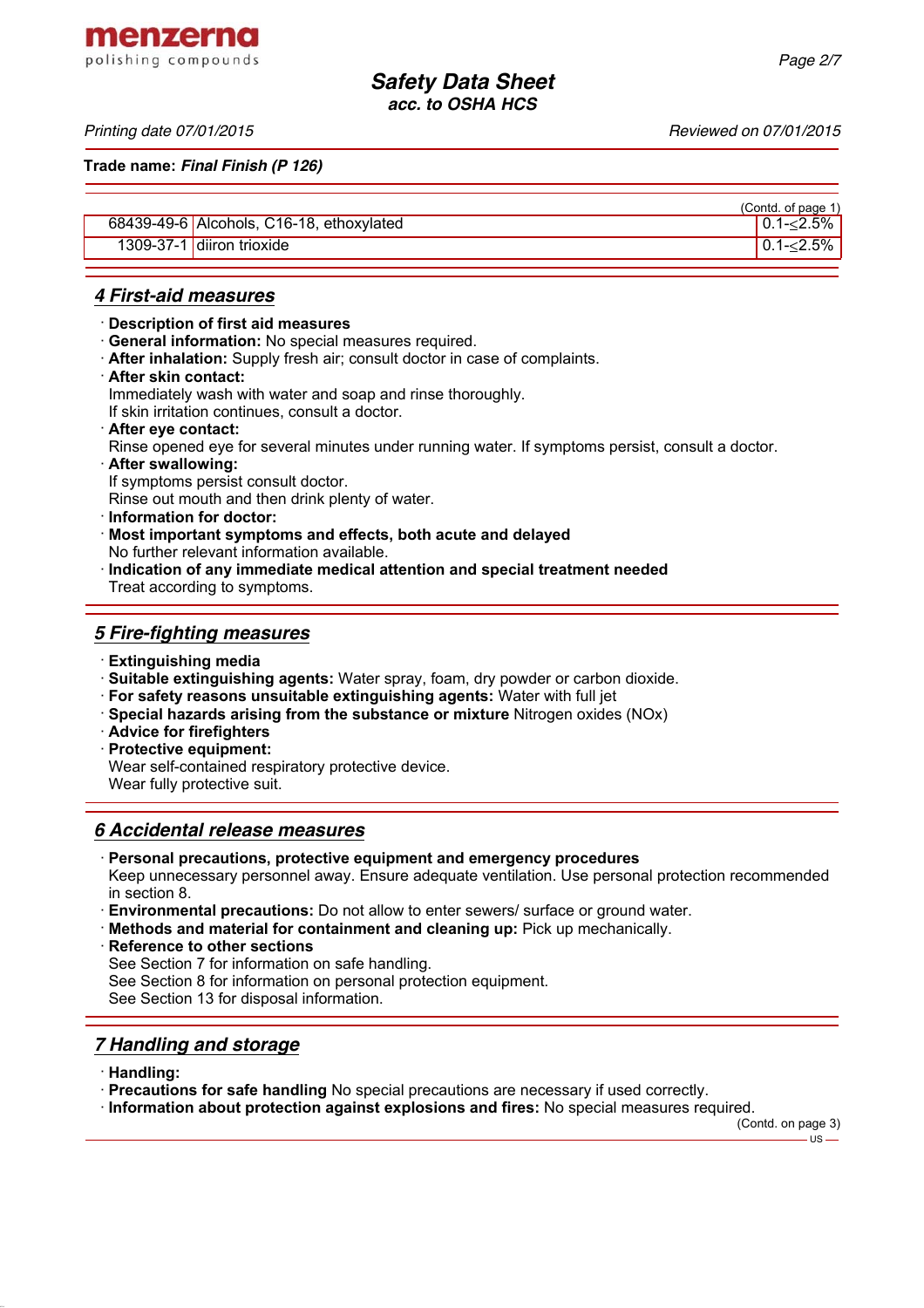menzerna polishing compounds

*Printing date 07/01/2015 Reviewed on 07/01/2015*

**Trade name:** *Final Finish (P 126)*

(Contd. of page 2)

- · **Conditions for safe storage, including any incompatibilities**
- · **Storage:**
- · **Requirements to be met by storerooms and receptacles:**
- Store in a well-ventilated place. Storage temperature: between 15 °C and 25 °C.
- · **Information about storage in one common storage facility:** Not required.
- · **Further information about storage conditions:** None.
- · **Specific end use(s)** No further relevant information available.

## *8 Exposure controls/personal protection*

· **Additional information about design of technical systems:** No further data; see item 7.

#### · **Control parameters**

| Components with limit values that require monitoring at the workplace: |                                                                                                                  |  |
|------------------------------------------------------------------------|------------------------------------------------------------------------------------------------------------------|--|
| 1344-28-1 aluminium oxide                                              |                                                                                                                  |  |
|                                                                        | PEL Long-term value: 15 <sup>*</sup> ; 15 <sup>**</sup> mg/m <sup>3</sup><br>*Total dust; ** Respirable fraction |  |
|                                                                        | REL Long-term value: 10* 5** mg/m <sup>3</sup><br>*Total dust **Respirable fraction                              |  |
|                                                                        | TLV Long-term value: $1*$ mg/m <sup>3</sup><br>as AI; *as respirable fraction                                    |  |
|                                                                        | 102-71-6 2,2',2"-nitrilotriethanol                                                                               |  |
|                                                                        | TLV   Long-term value: 5 mg/m <sup>3</sup>                                                                       |  |

· **Additional information:** The lists that were valid during the creation were used as basis.

#### · **Exposure controls**

- · **Personal protective equipment:**
- · **General protective and hygienic measures:**

The usual precautionary measures for handling chemicals should be followed.

· **Breathing equipment:** Not necessary if room is well-ventilated.

#### · **Protection of hands:**

Protective gloves are recommended.

The glove material has to be impermeable and resistant to the product/ the substance/ the preparation. Due to missing tests no recommendation to the glove material can be given for the product/ the preparation/ the chemical mixture.

Selection of the glove material on consideration of the penetration times, rates of diffusion and the degradation

· **Material of gloves**

The selection of the suitable gloves does not only depend on the material, but also on further marks of quality and varies from manufacturer to manufacturer. As the product is a preparation of several substances, the resistance of the glove material can not be calculated in advance and has therefore to be checked prior to the application.

- · **Penetration time of glove material**
- The exact break through time has to be found out by the manufacturer of the protective gloves and has to be observed.
- **Eye protection: Safety glasses**
- **Body protection:** Protective work clothing

(Contd. on page 4)

 $US -$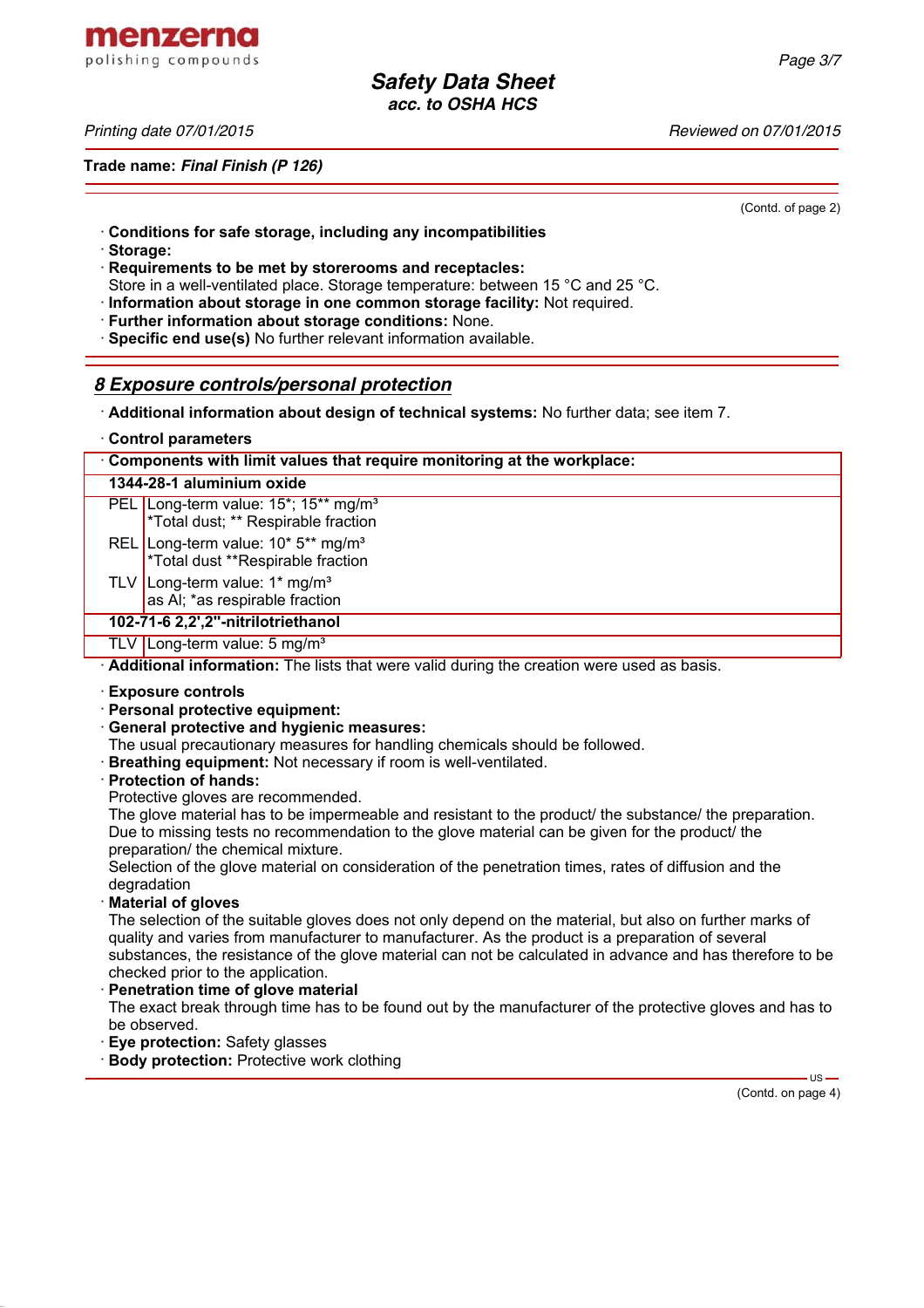menzerna polishing compounds

*Printing date 07/01/2015 Reviewed on 07/01/2015*

**Trade name:** *Final Finish (P 126)*

(Contd. of page 3)

| 9 Physical and chemical properties                                                                |                                                                                  |  |  |  |
|---------------------------------------------------------------------------------------------------|----------------------------------------------------------------------------------|--|--|--|
| · Information on basic physical and chemical properties<br><b>General Information</b>             |                                                                                  |  |  |  |
| · Appearance:<br>Form:                                                                            | Solid                                                                            |  |  |  |
| Color:                                                                                            | Pink                                                                             |  |  |  |
| Odor:                                                                                             | Characteristic                                                                   |  |  |  |
| <b>⋅ Odour threshold:</b>                                                                         | Not determined.                                                                  |  |  |  |
| · pH-value:                                                                                       | Not applicable.                                                                  |  |  |  |
| Change in condition<br><b>Melting point/Melting range:</b><br><b>Boiling point/Boiling range:</b> | $> 40 °C$ ( $> 104 °F$ )<br>$> 100 °C$ ( $> 212 °F$ )                            |  |  |  |
| · Flash point:                                                                                    | $> 100 °C$ ( $> 212 °F$ )                                                        |  |  |  |
| · Flammability (solid, gaseous):                                                                  | Not determined.                                                                  |  |  |  |
| · Decomposition temperature:                                                                      | Not determined.                                                                  |  |  |  |
| Auto igniting:                                                                                    | Product is not selfigniting.                                                     |  |  |  |
| · Danger of explosion:                                                                            | Product does not present an explosion hazard.                                    |  |  |  |
| · Density:                                                                                        | Not determined.                                                                  |  |  |  |
| · Relative density                                                                                | Not determined.                                                                  |  |  |  |
| · Vapour density                                                                                  | Not applicable.                                                                  |  |  |  |
| <b>Evaporation rate</b>                                                                           | Not applicable.                                                                  |  |  |  |
| Solubility in / Miscibility with                                                                  |                                                                                  |  |  |  |
| Water:                                                                                            | Insoluble.                                                                       |  |  |  |
| · Partition coefficient (n-octanol/water): Not determined.                                        |                                                                                  |  |  |  |
| · Viscosity:<br>Dynamic:<br>Kinematic:<br><b>Other information</b>                                | Not applicable.<br>Not applicable.<br>No further relevant information available. |  |  |  |
|                                                                                                   |                                                                                  |  |  |  |

## *10 Stability and reactivity*

- · **Reactivity** None under normal conditions.
- · **Chemical stability**
- · **Thermal decomposition / conditions to be avoided:**
- No decomposition if used according to specifications.
- · **Possibility of hazardous reactions** No dangerous reactions known.
- · **Conditions to avoid** No further relevant information available.
- · **Incompatible materials:** No further relevant information available.
- · **Hazardous decomposition products:** No dangerous decomposition products known.

## \* *11 Toxicological information*

- · **Information on toxicological effects**
- · **Acute toxicity:**
- · **Primary irritant effect:**
- · **on the skin:** No irritant effect.
- · **on the eye:** No irritating effect.
- · **Sensitization:** No sensitizing effects known.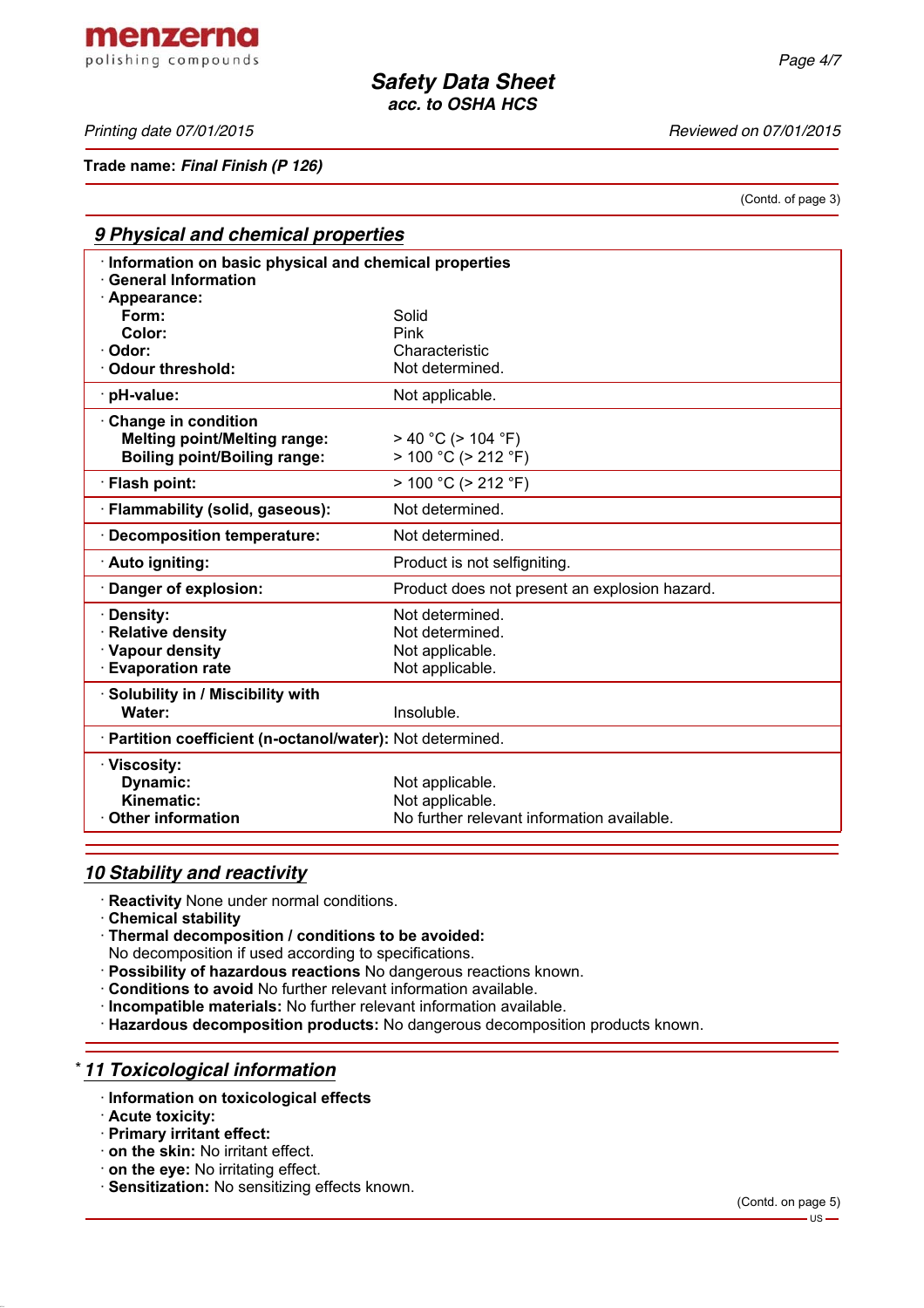menzerna polishing compounds

#### *Printing date 07/01/2015 Reviewed on 07/01/2015*

#### **Trade name:** *Final Finish (P 126)*

(Contd. of page 4)

#### · **Additional toxicological information:**

The product is not subject to classification according to internally approved calculation methods for preparations:

When used and handled according to specifications, the product does not have any harmful effects according to our experience and the information provided to us.

#### · **OSHA-Ca (Occupational Safety & Health Administration)**

None of the ingredients is listed.

## *12 Ecological information*

### · **Toxicity**

- · **Aquatic toxicity:** No further relevant information available.
- · **Persistence and degradability** No further relevant information available.
- · **Behavior in environmental systems:**
- · **Bioaccumulative potential** No further relevant information available.
- · **Mobility in soil** No further relevant information available.
- · **Additional ecological information:**
- · **General notes:**

Water hazard class 1 (Self-assessment): slightly hazardous for water

Do not allow undiluted product or large quantities of it to reach ground water, water course or sewage system.

- · **Results of PBT and vPvB assessment**
- · **PBT:** Not applicable.
- · **vPvB:** Not applicable.
- · **Other adverse effects** No further relevant information available.

# \* *13 Disposal considerations*

- · **Waste treatment methods**
- · **Recommendation:** Must be specially treated adhering to official regulations.
- · **Waste disposal key:**

Waste codes should be determined in consultation with the customer, supplier and disposal.

· **Uncleaned packagings:**

· **Recommendation:** Disposal must be made according to official regulations.

# *14 Transport information*

| · UN-Number<br>· DOT, ADR, ADN, IMDG, IATA               | Void |                    |
|----------------------------------------------------------|------|--------------------|
| · UN proper shipping name<br>· DOT, ADR, ADN, IMDG, IATA | Void |                    |
| · Transport hazard class(es)                             |      |                    |
| · DOT, ADR, ADN, IMDG, IATA<br>· Class                   | Void |                    |
| · Packing group<br>· DOT, ADR, IMDG, IATA                | Void |                    |
| <b>Environmental hazards:</b><br>· Marine pollutant:     | No   |                    |
|                                                          |      | (Contd. on page 6) |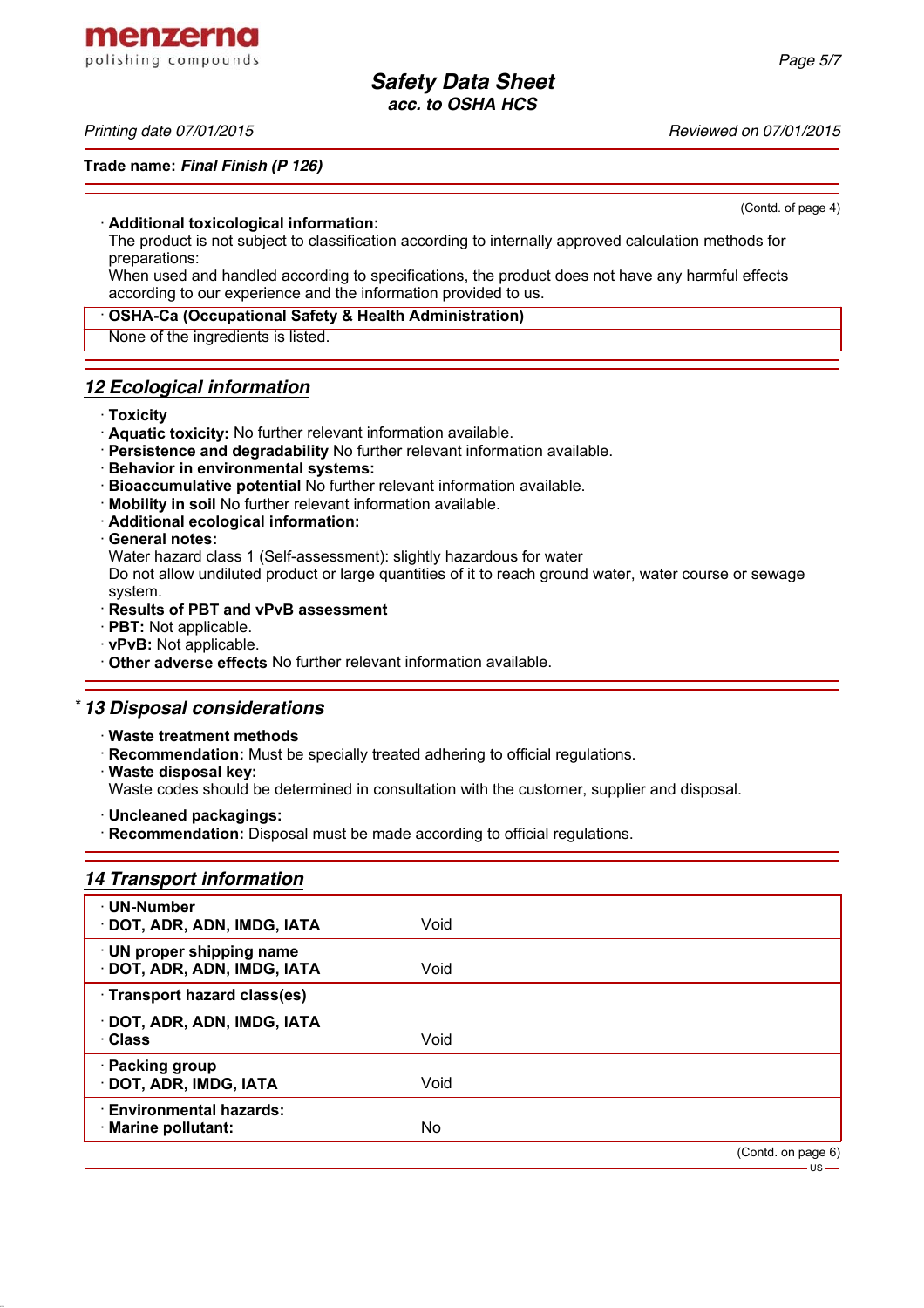menzerna polishing compounds

*Printing date 07/01/2015 Reviewed on 07/01/2015*

**Trade name:** *Final Finish (P 126)*

|                                                                                   |                 | (Contd. of page 5) |
|-----------------------------------------------------------------------------------|-----------------|--------------------|
| · Special precautions for user                                                    | Not applicable. |                    |
| Transport in bulk according to Annex II of<br><b>MARPOL73/78 and the IBC Code</b> | Not applicable. |                    |
| · UN "Model Regulation":                                                          | -               |                    |
|                                                                                   |                 |                    |

# \* *15 Regulatory information*

| Safety, health and environmental regulations/legislation specific for the substance or mixture<br>Regulation 1907/2006/EC, REACH concerning the Registration, Evaluation, Authorisation and Restriction<br>of Chemicals. |    |
|--------------------------------------------------------------------------------------------------------------------------------------------------------------------------------------------------------------------------|----|
| Regulation 453/2010/EU, REACH as amended.                                                                                                                                                                                |    |
| Regulation 1272/2008/EC, on Classification, Labelling and Packaging of substances and mixtures.                                                                                                                          |    |
| · Sara                                                                                                                                                                                                                   |    |
| Section 355 (extremely hazardous substances):                                                                                                                                                                            |    |
| None of the ingredients is listed.                                                                                                                                                                                       |    |
| Section 313 (Specific toxic chemical listings):                                                                                                                                                                          |    |
| None of the ingredients is listed.                                                                                                                                                                                       |    |
| · TSCA (Toxic Substances Control Act):                                                                                                                                                                                   |    |
| All ingredients are listed.                                                                                                                                                                                              |    |
| · Proposition 65                                                                                                                                                                                                         |    |
| <b>Chemicals known to cause cancer:</b>                                                                                                                                                                                  |    |
| None of the ingredients is listed.                                                                                                                                                                                       |    |
| Chemicals known to cause reproductive toxicity for females:                                                                                                                                                              |    |
| None of the ingredients is listed.                                                                                                                                                                                       |    |
| Chemicals known to cause reproductive toxicity for males:                                                                                                                                                                |    |
| None of the ingredients is listed.                                                                                                                                                                                       |    |
| Chemicals known to cause developmental toxicity:                                                                                                                                                                         |    |
| None of the ingredients is listed.                                                                                                                                                                                       |    |
| Carcinogenic categories                                                                                                                                                                                                  |    |
| <b>EPA (Environmental Protection Agency)</b>                                                                                                                                                                             |    |
| None of the ingredients is listed.                                                                                                                                                                                       |    |
| TLV (Threshold Limit Value established by ACGIH)                                                                                                                                                                         |    |
| 1344-28-1 aluminium oxide                                                                                                                                                                                                | A4 |
| 1309-37-1 diiron trioxide                                                                                                                                                                                                | A4 |
| $\mathbf{M}$ $\mathbf{A}$ $\mathbf{M}$ $\mathbf{A}$ $\mathbf{A}$ $\mathbf{M}$<br>$-1$ the subtract of $\mathcal{L}$ and $\mathcal{L}$<br>$-$ 45 $ -$ 1.0 $       -$<br>$-1$ , $1$ , $1$ , $-1$ , $-1$ , $-1$             |    |

· **NIOSH-Ca (National Institute for Occupational Safety and Health)**

None of the ingredients is listed.

· **GHS label elements** Void

· **Hazard pictograms** Void

· **Signal word** Void

· **Hazard statements** Void

· **Chemical safety assessment:** A Chemical Safety Assessment has not been carried out.

## *16 Other information*

This information is based on our present knowledge. However, this shall not constitute a guarantee for any specific product features and shall not establish a legally valid contractual relationship.